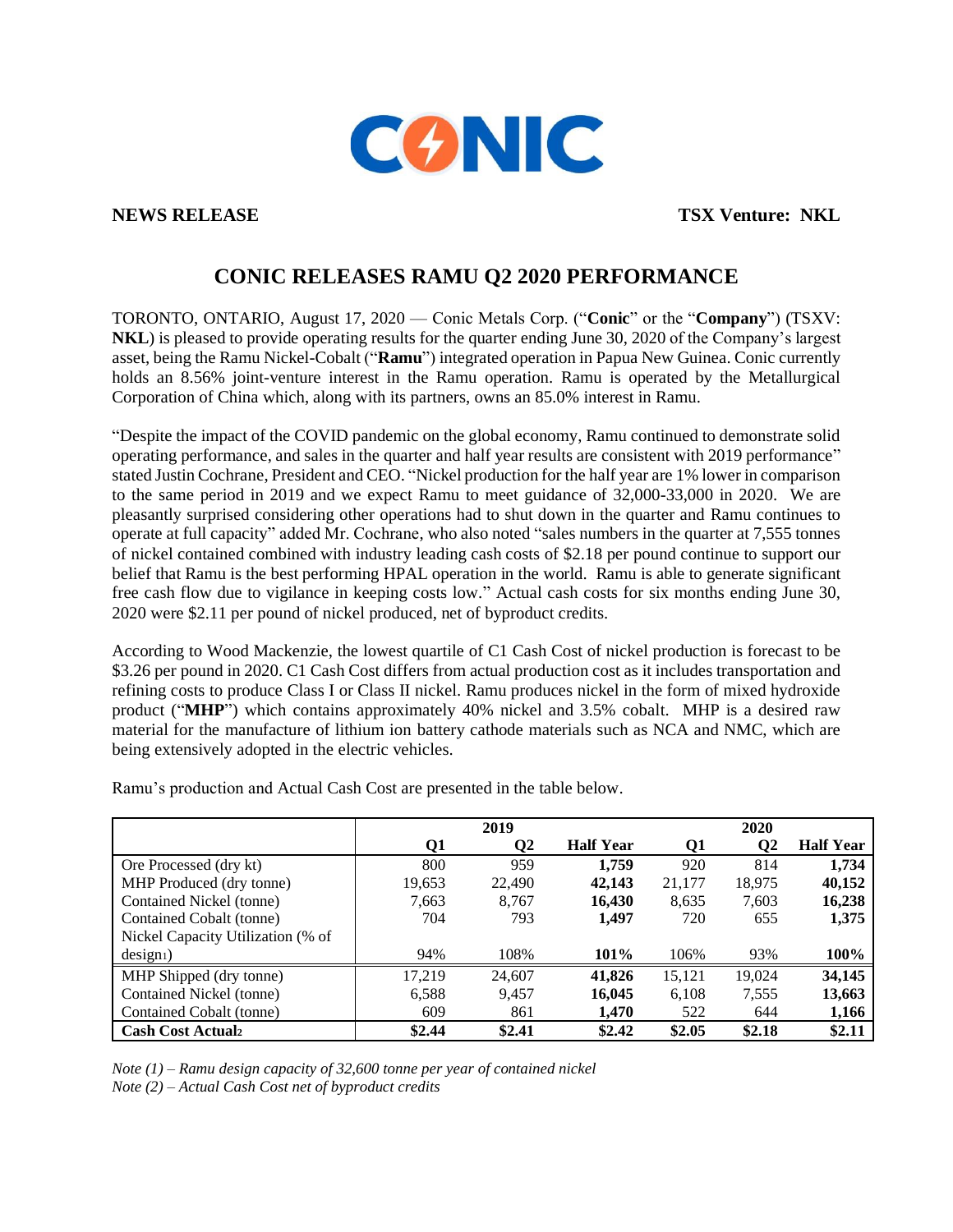A. Conic has included certain performance measures in this press release that do not have any standardized meaning prescribed by international financial reporting standards ("**IFRS**") including (i) C1 Cash Cost and (ii) Cash Cost Actual. C1 Cash Cost is a metric published independently by Wood Mackenzie. The C1 Cash Cost presented is annualized cash cost to produce one pound of finished nickel product based on Wood Mackenzie's analysis of global refined nickel operations. The presentation of these non-IFRS measures is intended to provide additional information and should not be considered in isolation or as a substitute for measures of performance prepared in accordance with IFRS. Other companies may calculate these non-IFRS measures differently. Note these figures have not been audited and are subject to change.

## **Update on Timing of Reporting of Q2 2020 Financial Results**

In response to the ongoing global COVID-19 pandemic, the Canadian Securities Administrators have announced additional temporary blanket relief allowing market participants an additional 45 days in which to complete certain regulatory filings required to be made between June 1, 2020 and August 31, 2020 (including financial statements and management's discussion and analysis). Accordingly, the Company intends to rely on this blanket relief for the filing of the Company's quarterly financial statements for the period ended June 30, 2020 (and related management's discussion and analysis thereon) (collectively, the "**Q2 2020 Disclosure Documents**") as a result of delays caused by the COVID-19 pandemic. The Company, under this temporary relief, is making every effort to issue and file the Q2 2020 Disclosure Documents at the earliest opportunity and currently expects to file them no later than October 13, 2020.

The Company confirms that there have been no material business developments since filing its Interim Financial Statements (related management's discussion and analysis thereon) filed on July 14, 2020, which are available on SEDAR at www.sedar.com. Until such time as the Q2 2020 Disclosure Documents are filed, the Company's management and other insiders will observe a trading blackout consistent with the principles contained in section 9 of National Policy 11-207 – *Failure to File Cease Orders and Revocations in Multiple Jurisdictions*.

## **About Conic**

Conic Metals Corp. is a base metals company offering direct exposure to nickel and cobalt, both being critical elements of electric vehicles and energy storage systems. Conic holds an 8.56% joint-venture interest in the producing, long-life and world-class Ramu Nickel-Cobalt Operation located in Papua New Guinea which provides Conic with significant attributable nickel and cobalt production. In addition, Conic manages a portfolio of 11 nickel and cobalt royalties on development and exploration projects in Canada and Australia. Conic will continue to invest in a battery metals-focused portfolio of streams, royalties and direct interests in mineral properties containing battery metals.

## **Cautionary Note Regarding Forward-Looking Statements**

This news release contains certain information which constitutes 'forward-looking statements' and 'forward-looking information' within the meaning of applicable Canadian securities laws. Any statements that are contained in this news release that are not statements of historical fact may be deemed to be forwardlooking statements. Forward-looking statements are often identified by terms such as "may", "should", "anticipate", "expect", "potential", "believe", "intend" or the negative of these terms and similar expressions. Forward-looking statements in this news release include, but are not limited to: statements with respect to the operational and financial results; statements with respect to the prospects of nickel and cobalt in the global electrification of vehicles; statements related to the impact of COVID-19 on the Company; statements with respect to the timing of the filing of the Q2 2020 Disclosure Documents; and